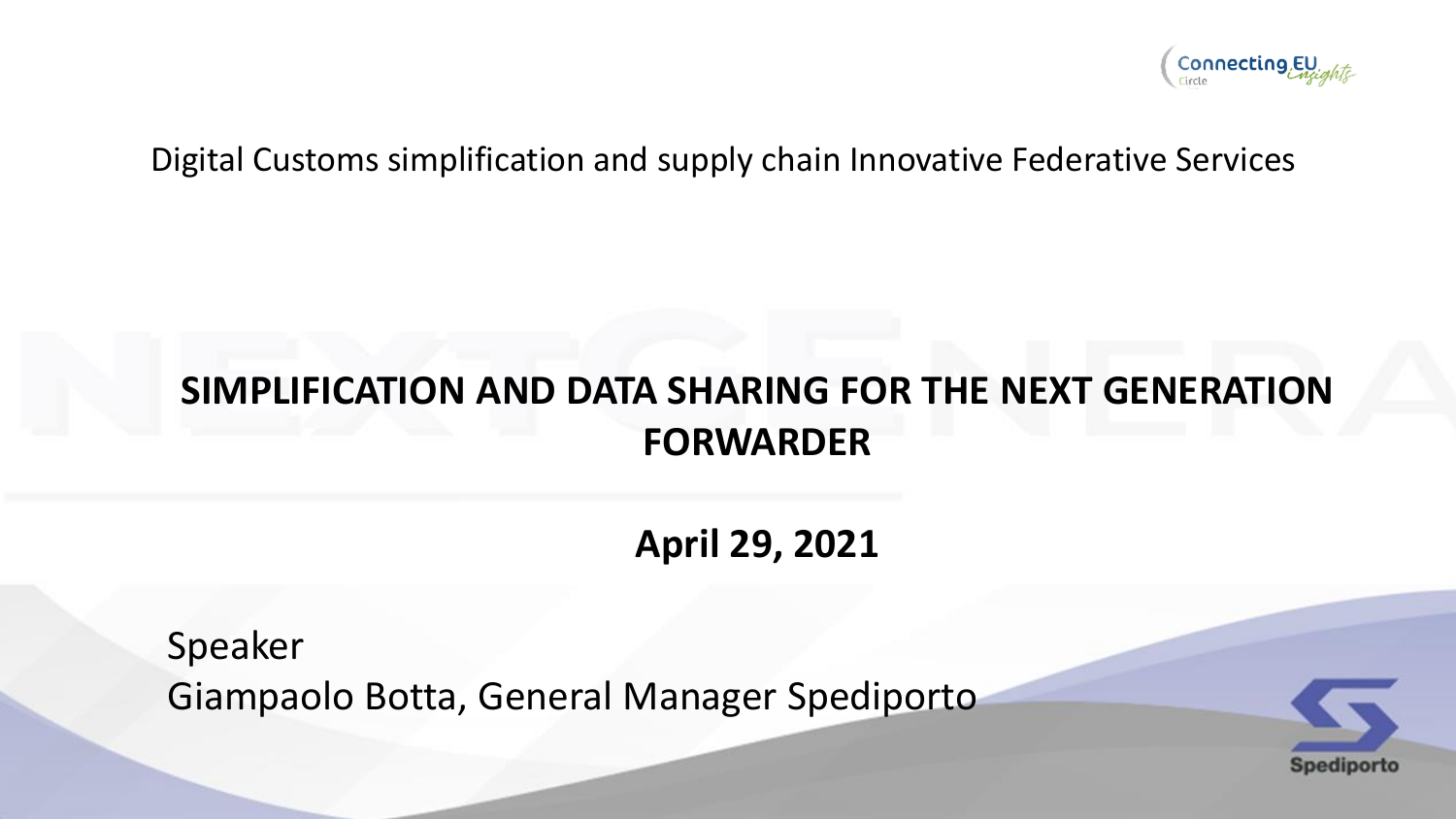## **Something about me**

**Spediporto General Manager** (from 2010 until now), the most rapresentative Maritime Freight Forwarders Association in Italy: 330 companies, 11.200 employees and more than 3 bln euro of total turnover rapresented

**Hub Telematica Srl CEO** (from 2013 until now), the ICT company involved, from the 2005 until today in the Port Community System of Genova, Ravenna and Savona

**Spediservices srl CEO** (from 2012 until now) the services company, owned by Spediporto, involved in the automation of the terminal gates in the Port of Genova





Spediporto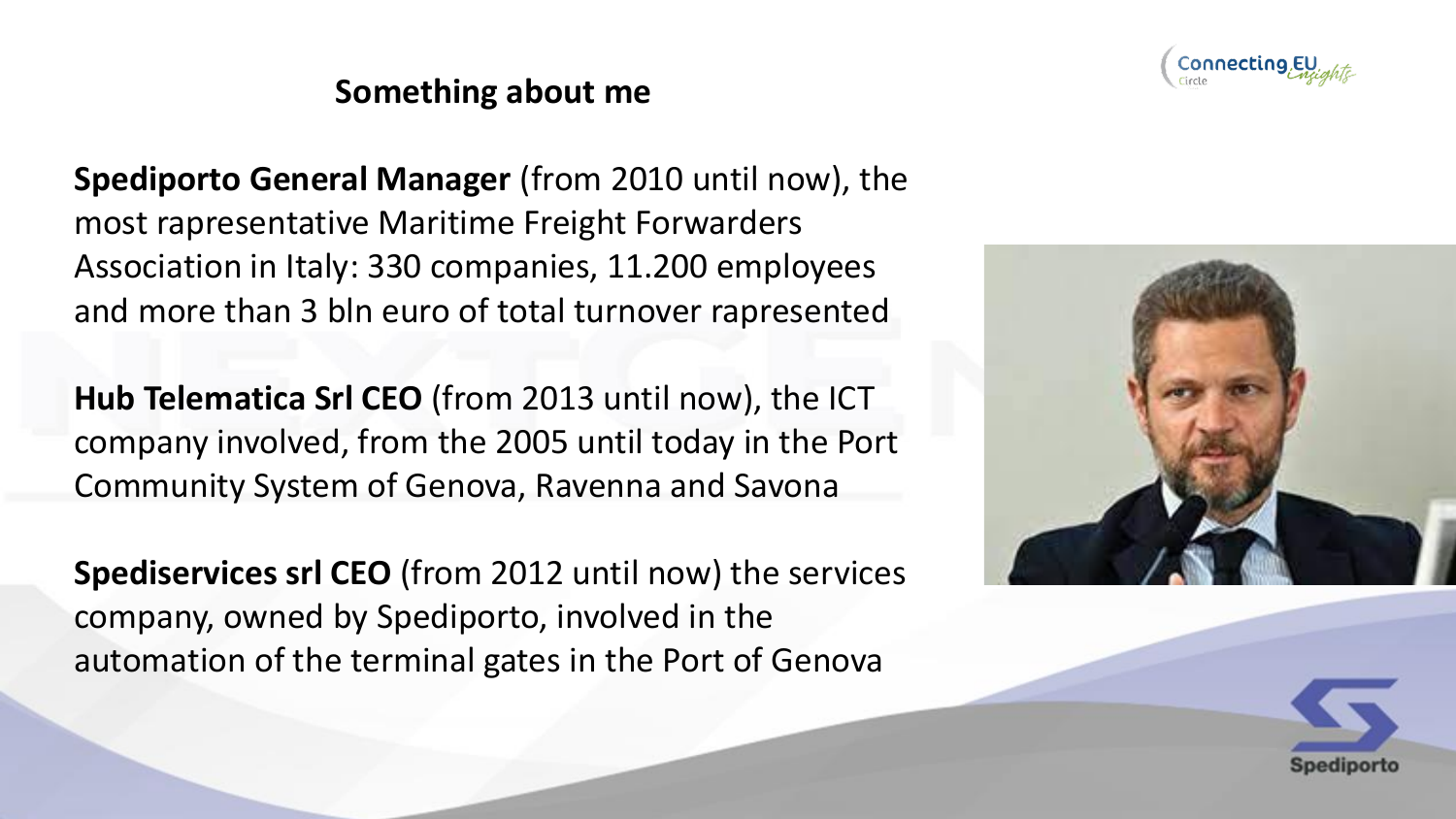

#### **Where we are in Italy**

- $\checkmark$  October 2010, Directive 2010/65 well known as «RDF» or «Reporting Formalities Directive»
- $\checkmark$  In 2016 Europian Commission concluded that the RDF's Obiectives where not met
- $\checkmark$  After more than 10 years we can say that something gone wronge....especially for Italy. it's time to see the reasons:







**SIMPLIFICATION AND DATA SHARING FOR THE NEXT GENERATION FORWARDER**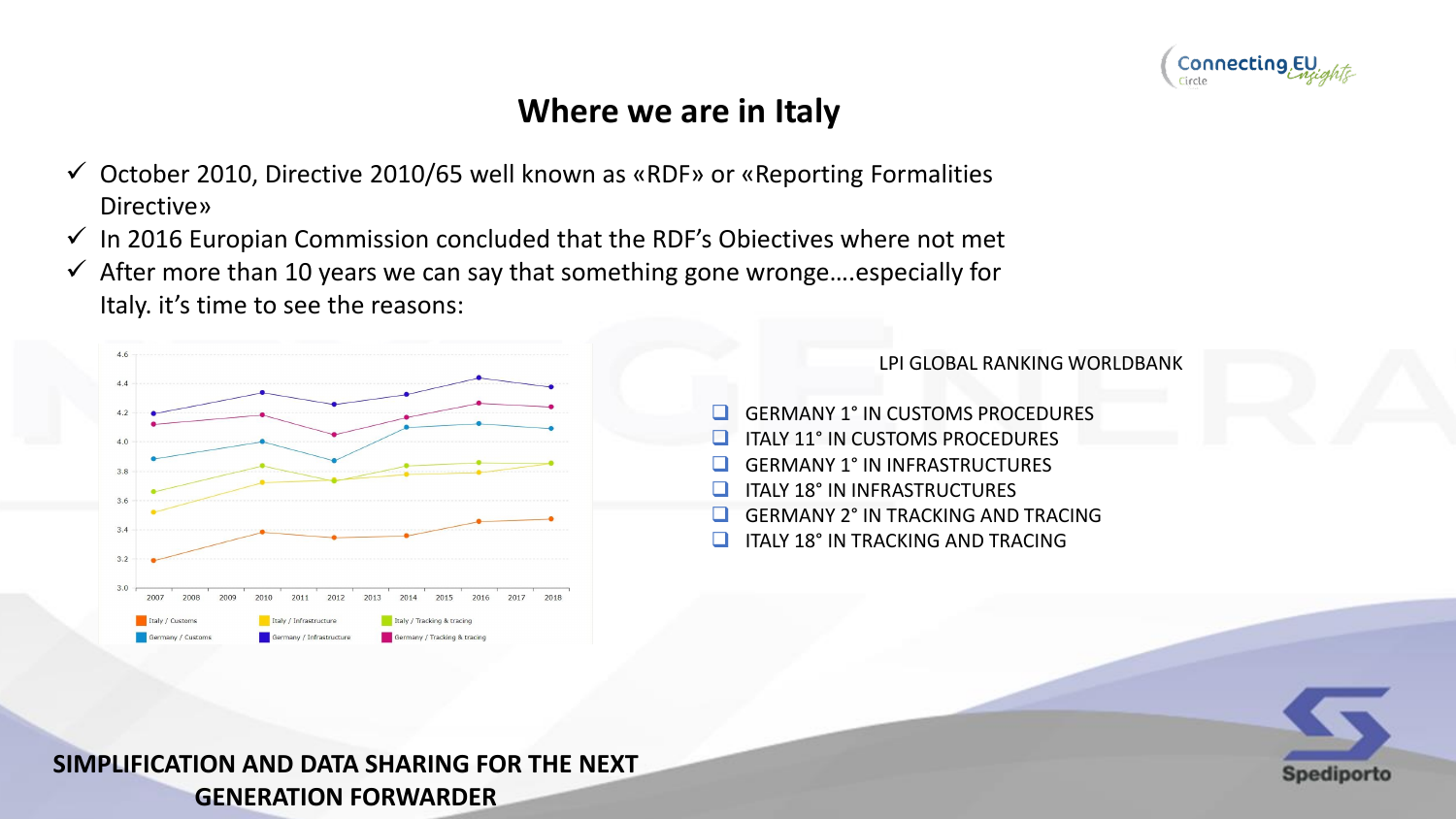

## **Why are we out of the top 10 ?**

- $\checkmark$  PMIS (Port Management Information System Cost Guard)
- $\checkmark$  AIDA (Customs Management System for excise duty)
- $\checkmark$  TROVATORE (Customs Management System MIA missed in action !!!!!)
- $\checkmark$  SMART TERMINAL (Customs Managment System for tracing in advance the ships)
- $\checkmark$  TRACES NT (EU system for tracing agri-food and sanitary/phytosanitary certifications)
- $\checkmark$  PLN (National Logistic Platform of PCS)
- $\checkmark$  Single PCS (Port Community Systems) etc..
- $\checkmark$  PA (public administration) more than 68 documents for import/export, about 1050 differents data, up to 17 different controls on the same shipment
- Private sectors more than 50 documents for import/export, about 800 differents data and more than 10 players (terminal, forwarders, customs brokers etc…..

**SIMPLIFICATION AND DATA SHARING FOR THE NEXT GENERATION FORWARDER**

#### Where're simplifications ?



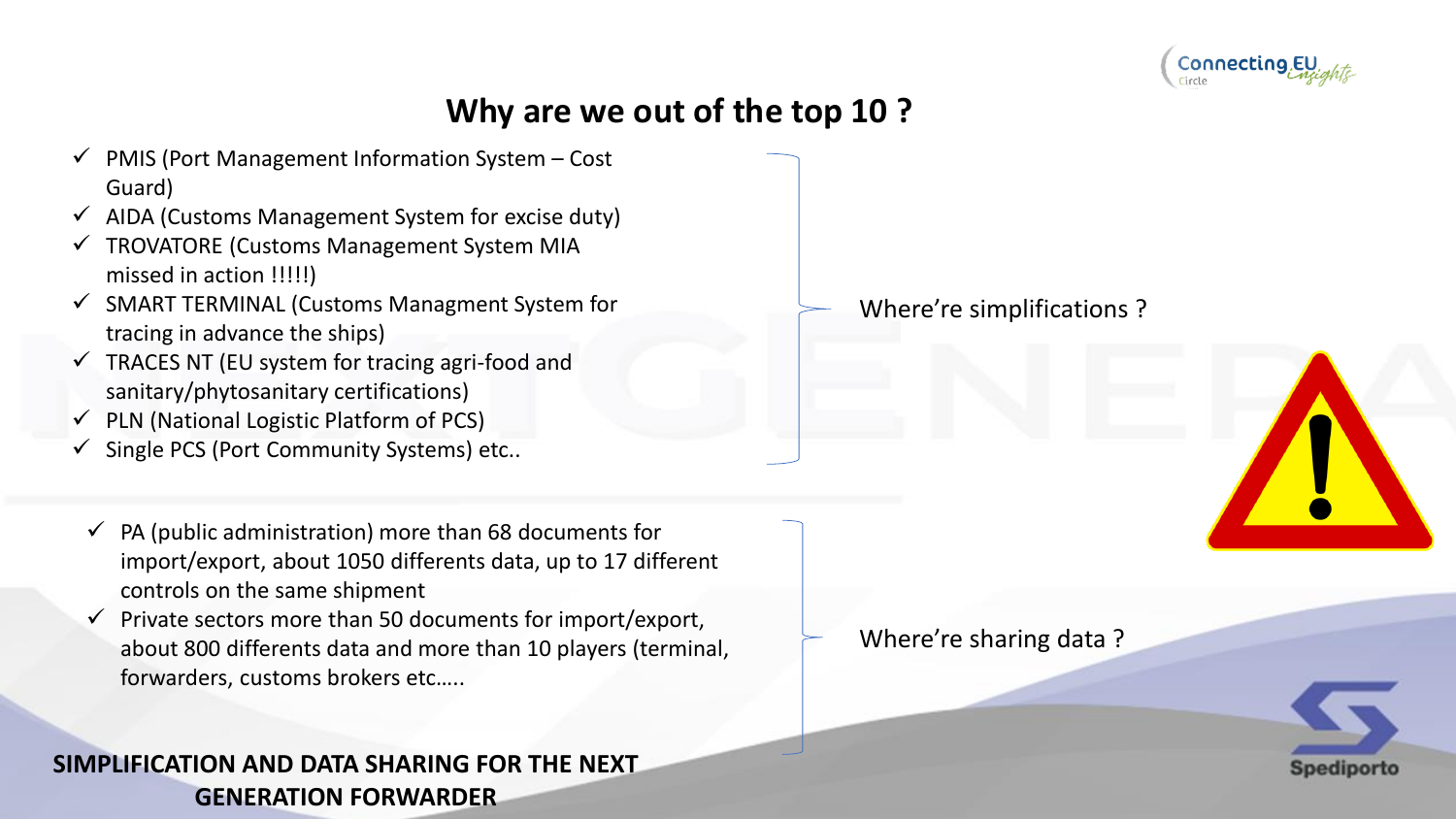

#### **Where we want to be**

In the Top 5 EU Ports for:

- $\triangleright$  Simplifications (procedures and documentations)
- ➢ Infrastructures
- $\triangleright$  Data sharing (public and private)
- ➢ Smart technology

|                | <b>Rank Rank Rank</b><br>2020 2019 2007 |    | Port                      | 2020         | 2020 vs.<br>2019 | H1 2020 vs.<br>H1 2019 | 2009 vs.<br>2008 | Growth<br>2020 vs. 2007 |
|----------------|-----------------------------------------|----|---------------------------|--------------|------------------|------------------------|------------------|-------------------------|
|                |                                         |    | Rotterdam (NL)            | 14,349       | $-3.2%$          | $-7.0%$                | $-9.6%$          | 33.0%                   |
| $\overline{a}$ |                                         |    | Antwerp (BE) (*)          | 12.023       | 1.4%             | 0.4%                   | $-15.6%$         | 47.0%                   |
| 3              | 3.                                      |    | Hamburg (DE)              | 8.527        | $-7.9%$          | $-12.4%$               | $-28.0%$         | $-13.8%$                |
| 4              |                                         | 17 | Piraeus (EL)              | Б.437        | $-3.8%$          | $-6.2%$                | 91.7%            | 296.0%                  |
| 5              | 5                                       | 8  | Valencia (ES)             | <b>5,415</b> | $-0.5%$          | $-9.1%$                | 1.6%             | 77.9%                   |
| 6              | 6                                       | 6  | Algeciras (ES)            | 5.106        | $-0.4%$          | $-1.5%$                | $-8.5%$          | 49.3%                   |
|                |                                         |    | Bremerhaven (DE)          | 4,770        | $-1.8%$          | $-4.4%$                | $-16.2%$         | $-2.5%$                 |
| 8              | 8                                       |    | Felixstowe $(UK)$ $($ **) | 3,778        | figure 2019      |                        | $-3.5%$          |                         |
| 9              | 13                                      | 5  | Gioia Tauro (IT)          | 3.193        | 20.6%            | 52.5%                  | $-17.6%$         | $-7.3%$                 |
| 10             | 9                                       | 10 | Barcelona (ES)            | 2,958        | $-11.0%$         | $-20.5%$               | $-29.9%$         | 13.3%                   |
| 11             | 10                                      | 9  | Le Havre/Rouen (FR) (***) | 2,445        | $-14.4%$         | $-29.0%$               | $-10.0%$         | 21.0%                   |
| 12             | 11                                      | 12 | Marsaxlokk (MT)           | 2,440        | $-10.3%$         | N/A                    | $-3.1%$          | 28.4%                   |
| 13             | 12                                      | 14 | Cenoa (IT)                | 2.353        | $-10.0$ %        | $-112.006$             | $-17.29$         | <b>ALL</b> DAY          |

### **What we need to do**

Real Simplifications

- ➢ Real Maritime Single Window environment
- $\triangleright$  Not more than two control authorities: customs and sanitary control (including veterinary and phyto)
- $\triangleright$  Cutting bureaucracy for a real semplification
- ➢ Definition and implementation of one digital standard language for public and private platforms

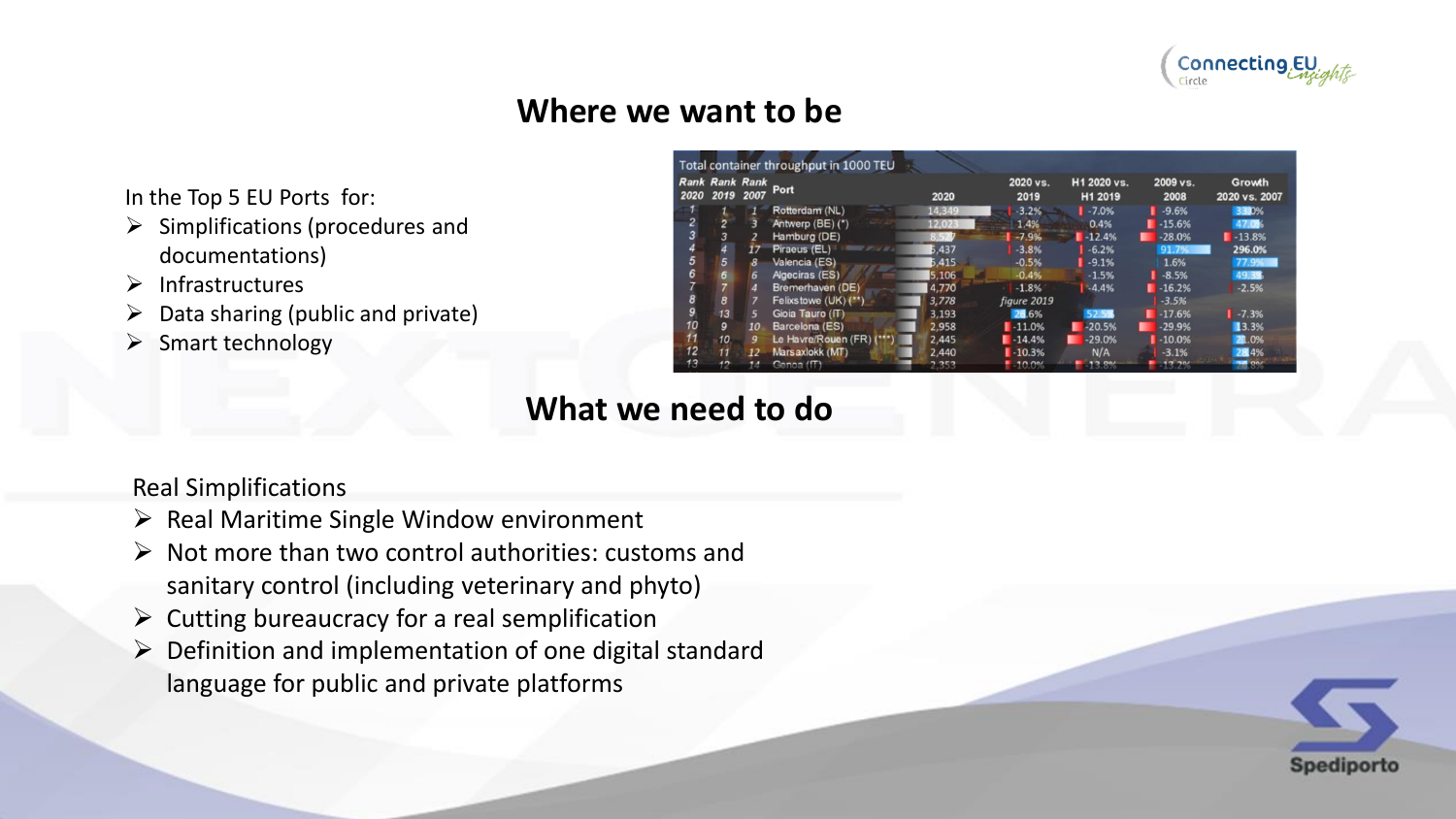#### **What we need to have**

- $\Box$  Real simplification in terms of less bureaucracy ❑ Investments in infrastructures for enpowering ports and logistics (Recovery Plan could boosting the system)
- ❑ One system of PCS well connected and integrated with National Single Window for controls
- ❑ Implementation, where possible, of ZES (Economic Special Zone) and ZLS (Semplified Logistic Zone) as preview by the Italian Law (i.e. art. 7 law n. 130/2018)
- ❑ Implementations of Smart Technologies for a better interaction with the market (IoT, AI, Big Data etc..)



Connecting, EU

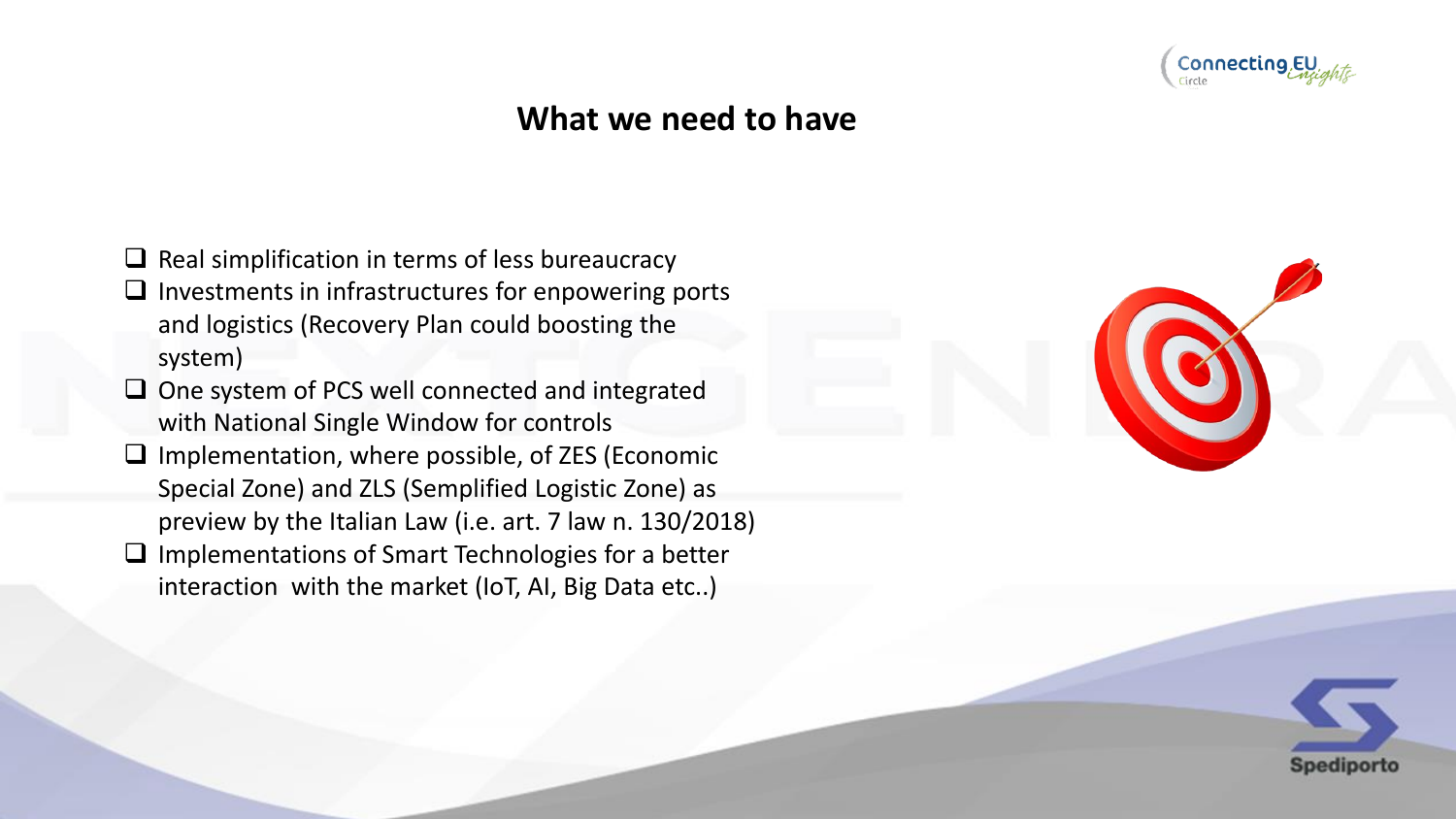#### Where we are as Italian Forwarders





| Ranking | Company                  | Country        | Country LPI HD LPI |              |
|---------|--------------------------|----------------|--------------------|--------------|
|         |                          |                |                    |              |
|         | 1Kuehne+Nagel            | Switzerland    | $13^\circ$         | $13^\circ$   |
|         | <b>3DHL Supply Chain</b> | Germany        | $1^{\circ}$        | $1^{\circ}$  |
|         | 4DB Schenker             | Germany        | $1^{\circ}$        | $1^{\circ}$  |
|         | 5 DSV Panalpina          | <b>Denmark</b> | $11^{\circ}$       | $11^{\circ}$ |
|         | 9 Hellmann               | Germany        | $1^{\circ}$        | $1^{\circ}$  |
|         | 10 Mr. Meyer's Sohn      | Germany        | $1^{\circ}$        | $11^{\circ}$ |
|         | 11 Bollore Logistics     | france         | $15^\circ$         | $15^\circ$   |
|         | 13 Geodis                | france         | $15^\circ$         | $15^\circ$   |
|         | 14 Ceva Logistics        | Switzerland    | $13^\circ$         | $13^\circ$   |
|         | 18 Logwin AG             | Luxemburg      | $16^{\circ}$       | $16^\circ$   |
|         |                          |                |                    |              |
|         | Savino del Bene          | Italy          | over 50°           | $21^\circ$   |
|         |                          |                |                    |              |

Why out of the top 50 players ?

 $\checkmark$  Too much expensive our logistic systems

Actions

 $\checkmark$  We need to start-up projects to involve equity and investors

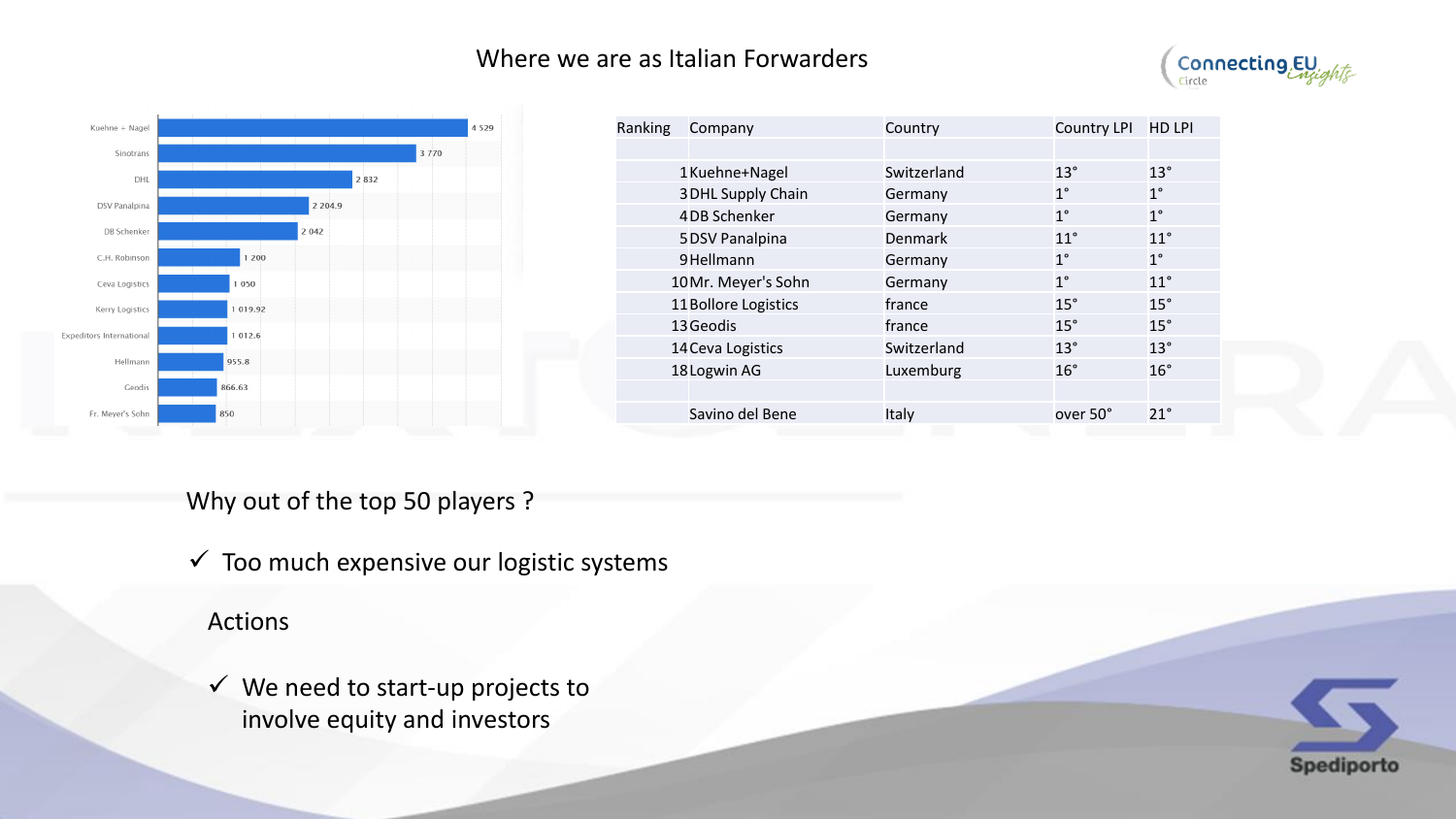#### Green Logistics Valley project



- $\checkmark$  One port corridor with customs semplifications project
- $\checkmark$  One inland corridor integrated with ZLS
- $\checkmark$  Sharing data with 5G and the Technological District already existing

Where: Valpolcevera Valley

Why there:

- $\checkmark$  Good intermodal connectivity sea and land (sea and truck)
- $\checkmark$  Good data connection with the 5G BlueMed Project
- $\checkmark$  ZLS initiative by Port Authority and Genova city
- $\checkmark$  2 milion sqm<sup>o</sup>
- $\checkmark$  PCS Port of Genova, 1° in Italy
- $\checkmark$  4,5 bl investment by 2026